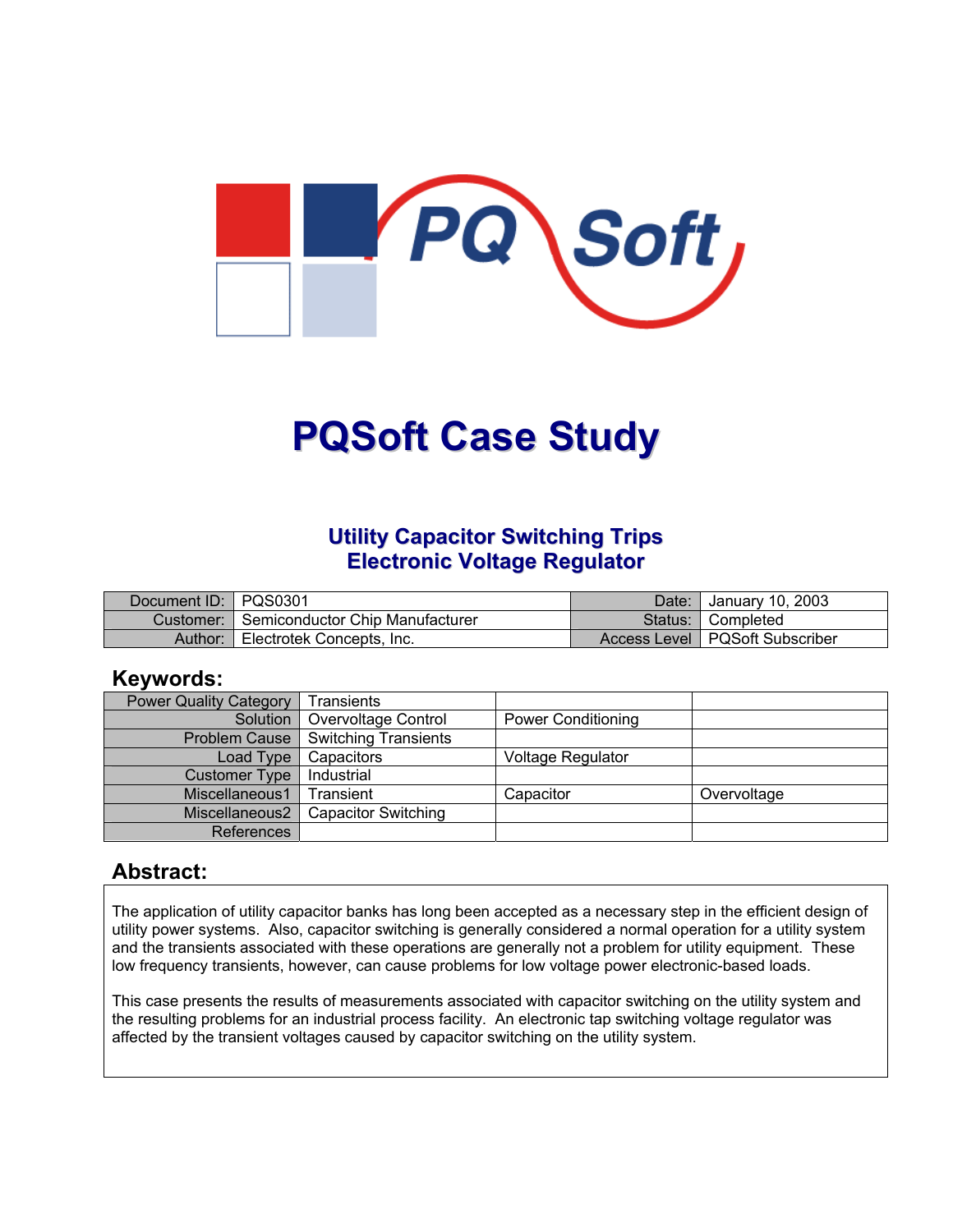# <span id="page-1-0"></span>**TABLE OF CONTENTS**

## **LIST OF FIGURES**

#### **RELATED STANDARDS**

IEEE Standard 1036 IEEE Standard 1159

### **GLOSSARY AND ACRONYMS**

| Adjustable-Speed Drive                     |  |
|--------------------------------------------|--|
| Pulse Width Modulation                     |  |
| Metal Oxide Varistor                       |  |
| Silicon Controlled Rectifier               |  |
| <b>Transient Voltage Surge Suppressors</b> |  |
|                                            |  |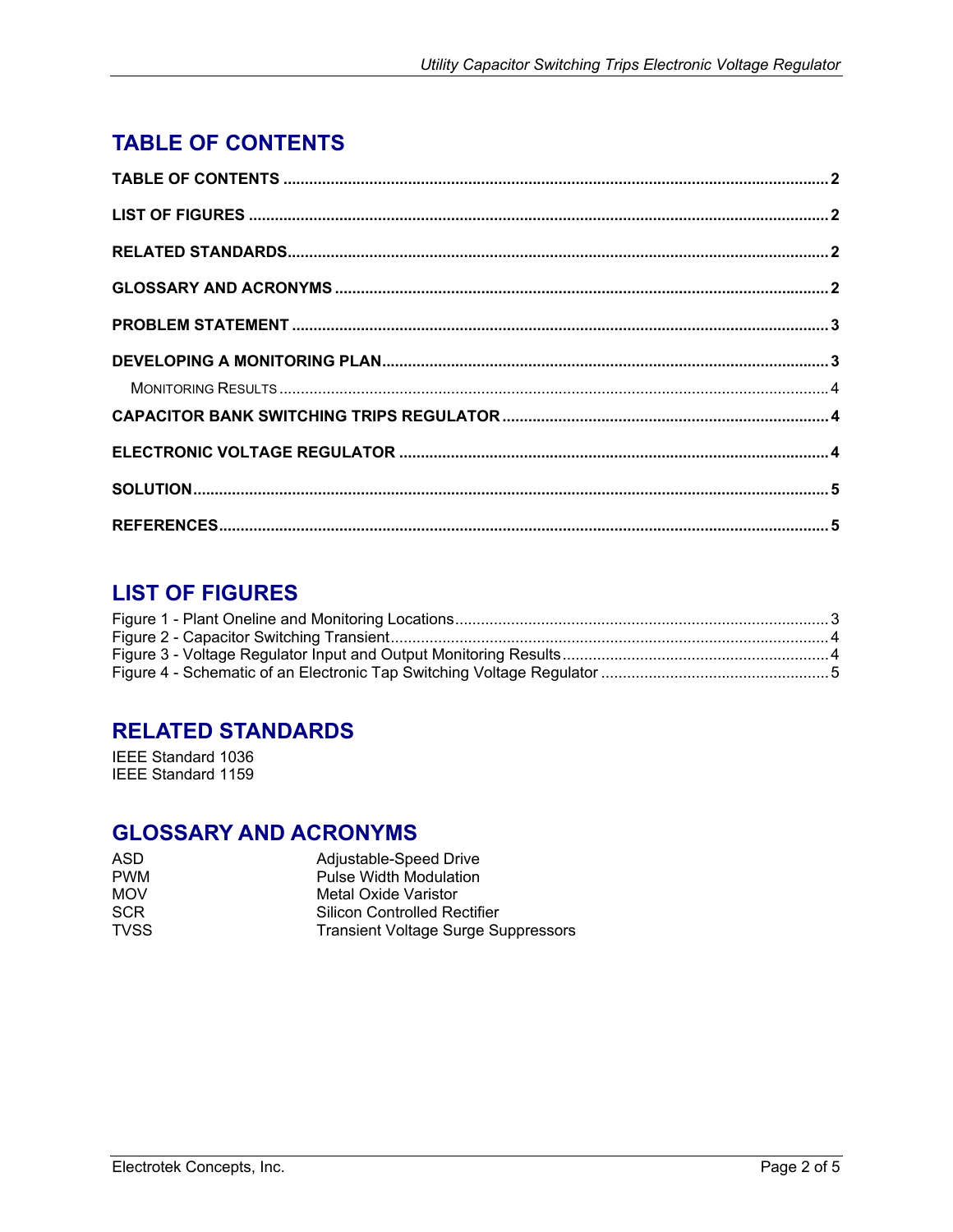## <span id="page-2-0"></span>**PROBLEM STATEMENT**

A semiconductor chip manufacturer was having problems with an electronic tap switching voltage regulator. The voltage regulator was used to supply "conditioned power" to sensitive electronic chip testers. Periodically, the regulator would trip, dropping the tester loads.

The monetary losses per event were calculated as follows:

5.7 production units lost x \$3,228 per unit = \$18,319 per event

The manufacturer replaced the internal boards of the power conditioner only to have the regulator trip again. The facility engineer stated during the initial site survey that most of the regulator trips occurred early in the morning.

#### **DEVELOPING A MONITORING PLAN**

[Figure](#page-2-1) 1 shows a one-line of the plant and the monitoring locations. The plant is supplied by a 12kV distribution feeder directly across the street from the substation. The utility has a 2100 kVAr capacitor bank at the substation.

<span id="page-2-1"></span>

**Figure 1 - Plant Oneline and Monitoring Locations**

The 480 volt bus supplying the sensitive equipment was monitored to determine if any events were originating on the utility system. The input and output of the voltage regulator were also monitored to characterize its performance.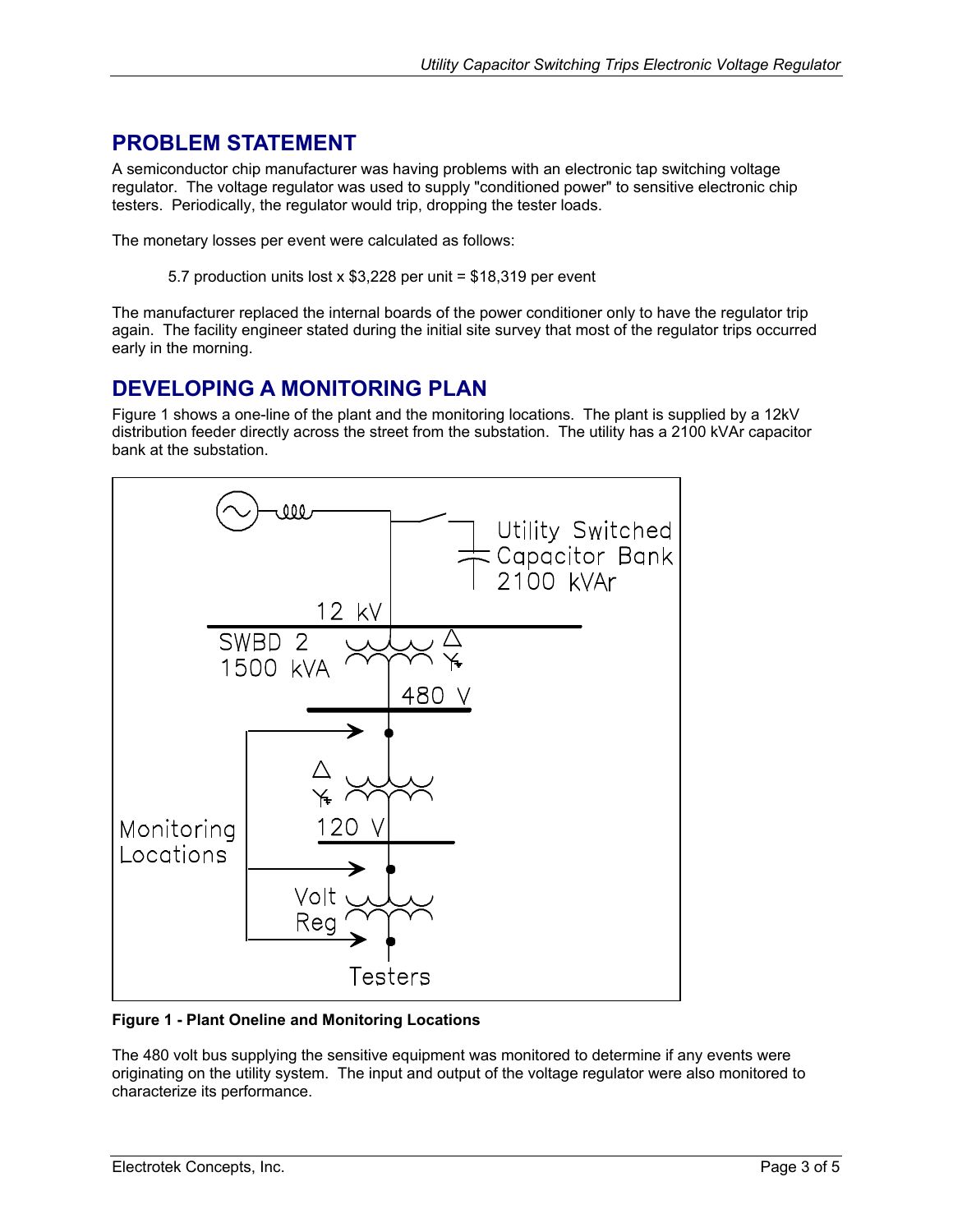#### <span id="page-3-0"></span>*Monitoring Results*

Monitoring results revealed that a capacitor switching transient occurred every day at 6:00 am. The 2100 kVAr bank at the substation was time-switched every morning to provide voltage support on the feeder. [Figure](#page-3-1) 2 show an example of a capacitor switching transient voltage (phase-to-phase) measured at the service entrance.

<span id="page-3-1"></span>

**Figure 2 - Capacitor Switching Transient** 

# **CAPACITOR BANK SWITCHING TRIPS REGULATOR**

The early morning capacitor switching transient passed through the voltage regulator input filters and arresters and caused the microprocessor control to trip itself, thereby dropping the load. [Figure 3](#page-3-2) shows the transient waveforms that were recorded on the input and output of the voltage regulator. Notice how,  $\frac{1}{2}$  cycle after the transient occurs, the output voltage collapses to zero, but voltage remains at the regulator input.

<span id="page-3-2"></span>

**Figure 3 - Voltage Regulator Input and Output Monitoring Results** 

#### **ELECTRONIC VOLTAGE REGULATOR**

The voltage regulator was an electronic tap switching type (SCR gate driven) with a microprocessor control (shown in [Figure 4\)](#page-4-1). Tap switching regulators have very fast response time of approximately  $\frac{1}{2}$ cycle and are designed to filter input voltage variations. However, the regulators can trip when the output voltage exceeds 110% of nominal. This is generally done to protect the load from excessive overvoltage conditions.

This regulator was adversely affected by the transient caused by capacitor switching on the utility system.